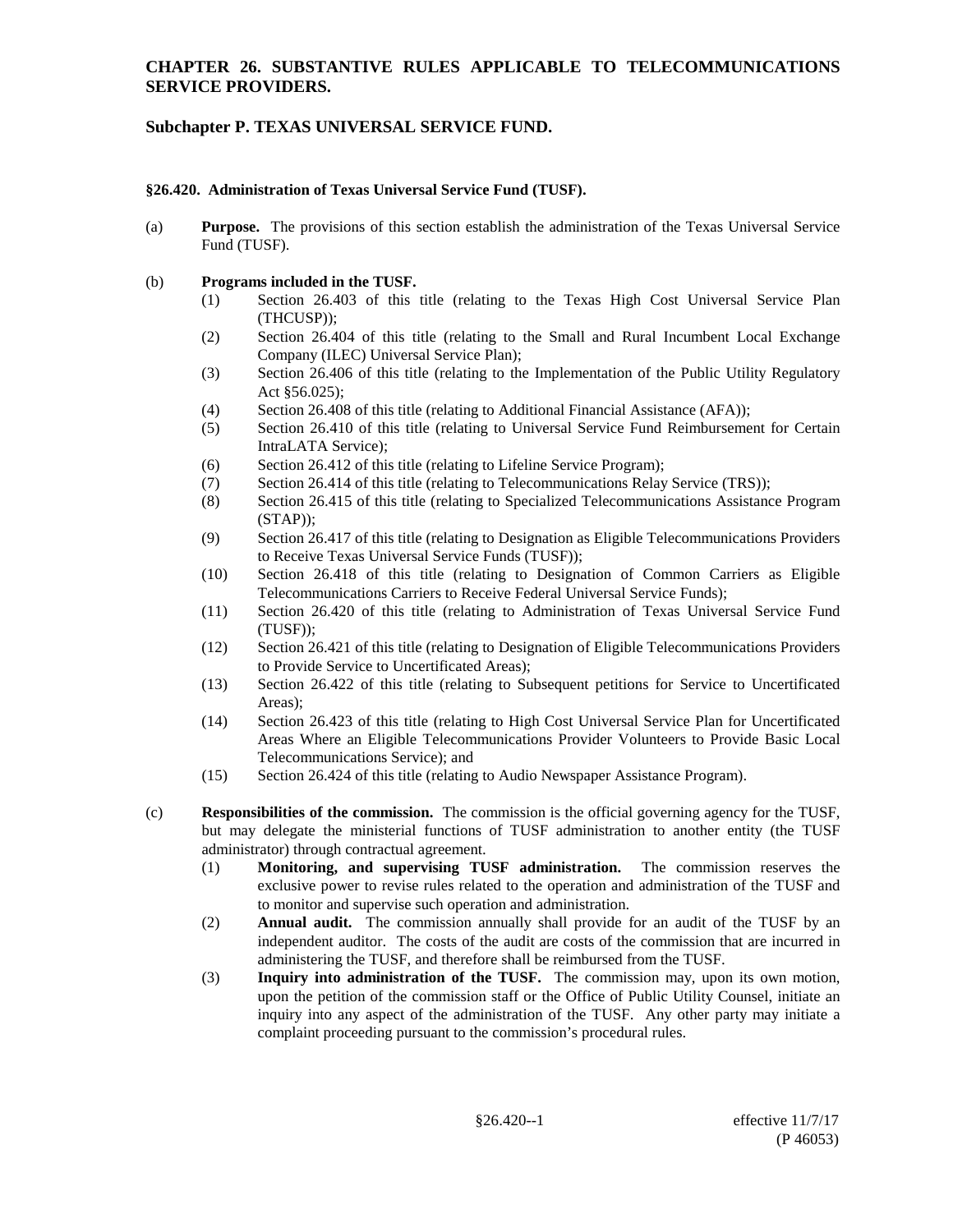# **Subchapter P. TEXAS UNIVERSAL SERVICE FUND.**

### (4) **Selection of the TUSF administrator.**

- (A) The commission shall have the sole discretion in the selection of the TUSF administrator. The selection of the TUSF administrator shall be based on a competitive bidding process.
- (B) The TUSF administrator must meet the technical qualifications as provided in subsection (d)(1) of this section as well as other requirements as determined by the commission.
- (5) **Contract term of the TUSF administrator.** The commission shall determine the duration of the TUSF administrator's contract. Prior to expiration of the contract term, the commission may discharge the TUSF administrator of its duties upon 60-days written notice.
- (6) **Audit STAP voucher payments and expenditures**. The commission shall audit voucher payments and other expenditures made under the STAP program.
- (d) **TUSF administrator.** The TUSF administrator serves at the discretion of the commission.
	- (1) **Technical requirements of the TUSF administrator**. The TUSF administrator shall:
		- (A) be neutral and impartial, not advocate specific positions to the commission in proceedings not related to the administration of the universal service support mechanisms, and not have a direct financial interest in the universal service support mechanisms established by the commission;
		- (B) possess demonstrated technical capabilities, competence, and resources to perform the duties of the TUSF administrator as described in this section; and
		- (C) be bonded or bondable.
	- (2) **Duties of the TUSF administrator.** The TUSF administrator will administer the TUSF in accordance with the rules set forth in this section and in accordance with the guidelines established by the commission in its contract with the TUSF administrator. The TUSF administrator's general duties shall include, but not be limited to:
		- (A) managing the daily operations and affairs of the TUSF in an efficient, fair and competitively neutral manner;
		- (B) taking steps necessary to ensure that all eligible telecommunications providers (ETPs) are in compliance with the relevant sections of this title under which they are receiving universal service support;
		- (C) calculating and collecting the proper assessment amount from every telecommunications provider and verifying that all telecommunications providers are in compliance with the Public Utility Regulatory Act §56.022;
		- (D) disbursing the proper support amounts, ensuring that only eligible recipients receive funds, and verifying that all recipients are in compliance with the section or sections of this title under which they are eligible to receive support;
		- (E) taking steps necessary, including audits, to ensure that all telecommunications providers that are subject to the TUSF assessment are accurately reporting required information;
		- (F) taking steps necessary, including audits, to ensure that all recipients of TUSF funds are accurately reporting required information;
		- (G) submitting periodic summary reports to the commission regarding the administration of the TUSF in accordance with specifications established by the commission;
		- (H) notifying the commission of any telecommunications providers that are in violation of any of the requirements of this section, §26.417 of this title and any reporting requirements; and
		- (I) performing other duties as determined by the commission.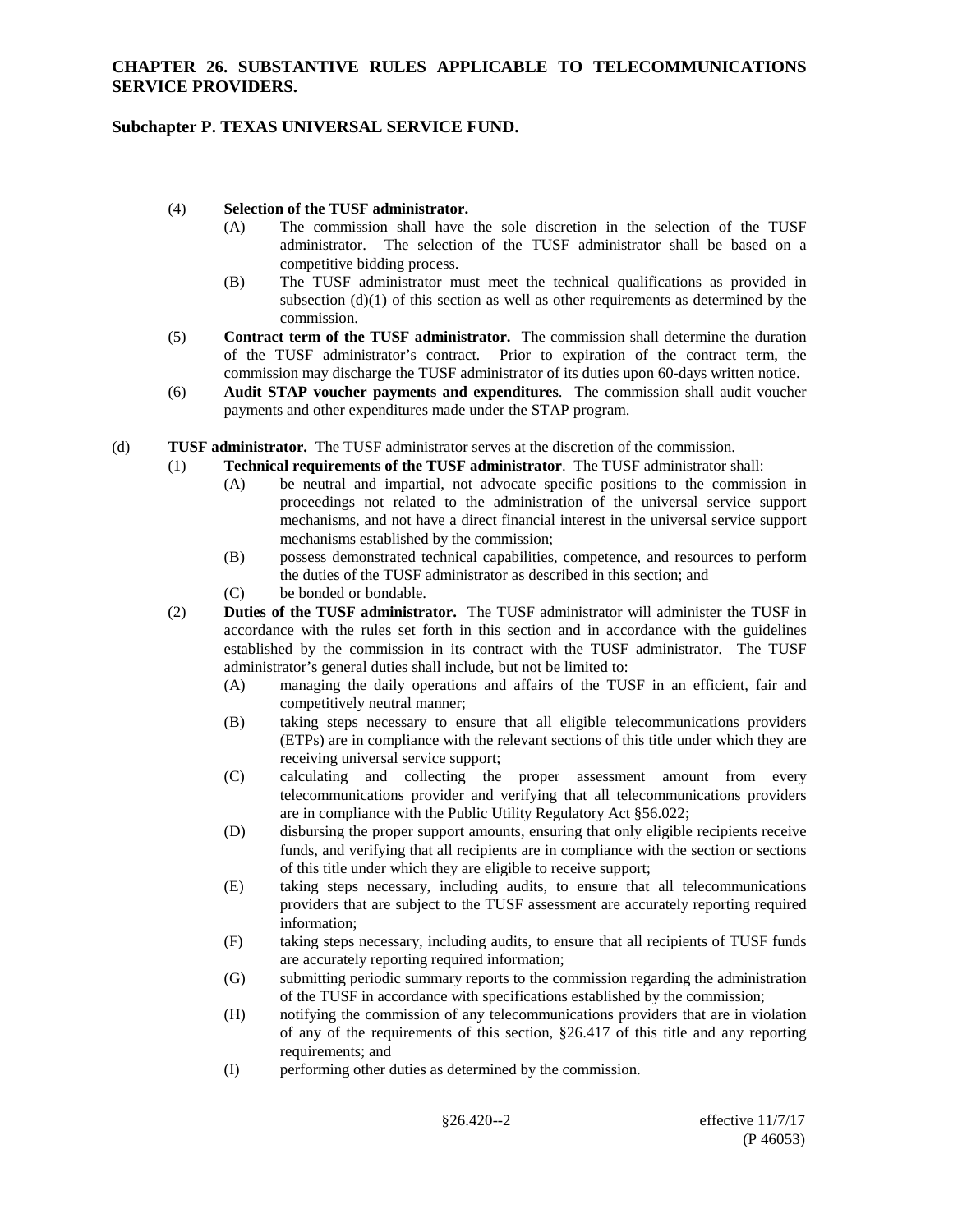# **Subchapter P. TEXAS UNIVERSAL SERVICE FUND.**

### (e) **Determination of the amount needed to fund the TUSF.**

- (1) **Amount needed to fund the TUSF.** The amount needed to fund the TUSF shall be composed of the following elements.
	- (A) Costs of TUSF programs. The TUSF administrator shall compute and include the costs of the following TUSF programs:
		- (i) Texas High Cost Universal Service Plan, §26.403 of this title;
		- (ii) Small and Rural ILEC Universal Service Plan, §26.404 of this title;
		- (iii) Implementation of the Public Utility Regulatory Act §56.025, §26.406 of this title;
		- (iv) Additional Financial Assistance, §26.408 of this title;
		- (v) Reimbursement for Certain IntraLATA Service, §26.410 of this title;
		- (vi) Lifeline Service Program, §26.412 of this title;
		- (vii) Telecommunications Relay Service, §26.414 of this title;
		- (viii) Specialized Telecommunications Assistance Program (STAP), §26.415 of this title; and
		- (ix) Audio Newspaper Assistance Program, §26.424 of this title.
	- (B) Costs of implementation and administration of the TUSF. The TUSF implementation and administration costs shall include appropriate costs associated with the implementation and administration of the TUSF incurred by the commission (including the costs incurred by the TUSF administrator on behalf of the commission), and any costs incurred by the Texas Commission for the Deaf and Hard of Hearing caused by its administration of the Specialized Telecommunications Assistance Program (STAP) and the Telecommunications Relay Service programs.
	- (C) Reserve for contingencies. The TUSF administrator shall establish a reserve for such contingencies as late payments and uncollectibles in an amount authorized by the commission.
- (2) **Determination of amount needed.** After the initial determination, the TUSF administrator shall determine, on a periodic basis, the amount needed to fund the TUSF. The determined amount shall be approved by the commission.

### (f) **Assessments for the TUSF.**

- (1) **Providers subject to assessments.** The TUSF assessments shall be payable by all telecommunications providers having access to the customer base; including but not limited to wireline and wireless providers of telecommunications services. The following entities are exempt from paying TUSF assessments on the services that they sell to their guests or tenants but are not exempt from TUSF pass- through assessments from telecommunications providers:
	- (A) a hotel or motel;
	- (B) an owner or lessor of an office or residential building development that contracts and pays for telecommunications services for resale to guests or tenants; and
	- (C) a development that contracts and pays for telecommunications services for resale to guests or tenants.
- (2) **Definitions.** For the purposes of this section the following definitions apply:
	- (A) Actual intrastate telecommunications services receipts Telecommunications services receipts that are clearly identifiable as intrastate telecommunications services receipts, as defined in subparagraph (E) of this paragraph.
	- (B) FCC means the Federal Communications Commission.
	- (C) Interstate communications Has the meaning assigned by 47 U.S.C. §153(22).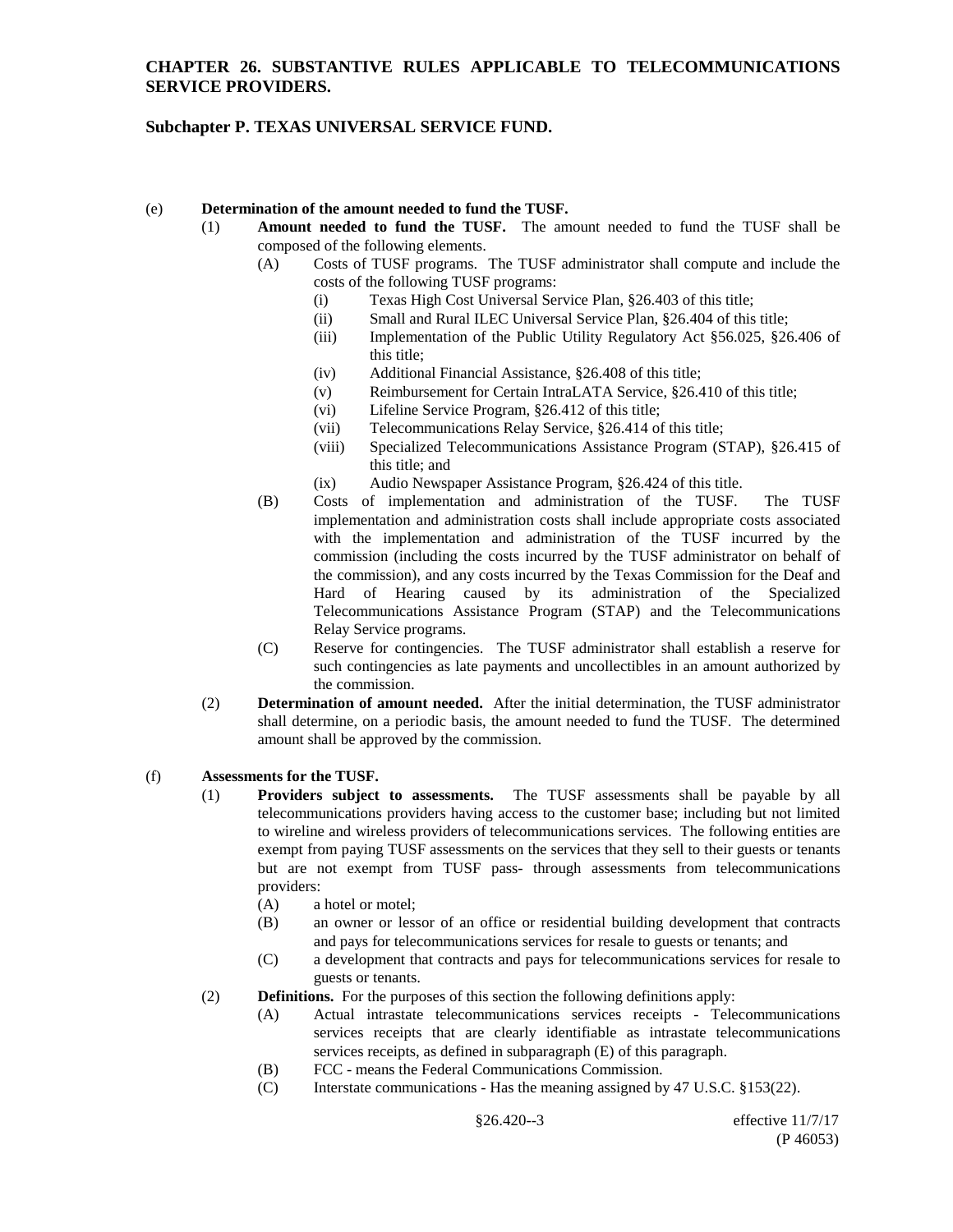# **Subchapter P. TEXAS UNIVERSAL SERVICE FUND.**

- (D) International communications -- Has the meaning assigned by 47 U.S.C. §153(17) (foreign communications).
- (E) Intrastate telecommunications services receipts -- Taxable telecommunications services receipts as reported by the telecommunications provider under Chapter 151 of the Texas Tax Code, with the exception of:
	- (i) Pay telephone service revenues received by providers of pay telephone services, which are exempt from the TUSF assessment pursuant to PURA  $§56.022(c)(2);$
	- (ii) Telecommunications services receipts from interstate communications and international communications included in telecommunications services receipts reported under Chapter 151 of the Texas Tax Code; and
	- (iii) TUSF surcharges collected from customers.
- (F) Receipts -- Has the meaning assigned by Texas Tax Code §151.007.
- (G) Safe-Harbor intrastate telecommunications services receipts -- Means intrastate telecommunications receipts calculated by applying a commission-ordered percentage to telecommunications services receipts that are not clearly identifiable as intrastate.
- (H) Telecommunications provider -- Has the meaning assigned by PURA §51.002(10).
- (I) Telecommunications services -- Has the meaning assigned by Texas Tax Code §151.0103.
- (3) **Basis for assessments.** Assessments will be based upon the following:
	- (A) **Actuals.** Effective December 1, 2017, assessments shall be made to each telecommunications provider based upon its monthly taxable actual intrastate telecommunications services receipts reported by that telecommunications provider under Chapter 151 of the Texas Tax Code.
	- (B) **Commission-Ordered Safe Harbor.** A telecommunications provider that is unable to calculate actual intrastate telecommunications services receipts by January 1, 2007, and does not meet the *de minimus* exemption in subsection (c) of this section, may request, and the commission may grant for good cause, the modification or waiver of the requirement set forth in subsection (a) of this section, to allow the telecommunications provider to calculate all or some of its intrastate taxable telecommunications receipts using the relevant commission-ordered safe-harbor percentage. Requests for waiver will be subject to administrative review unless the presiding officer determines at any point during the review that the request should be docketed. The presiding officer will issue an order approving, denying or docketing the request for waiver within 180 calendar days of the filing date of the waiver request.
		- (i) A request for waiver must contain, at a minimum:
			- (I) an affidavit from a corporate officer of the telecommunications provider attesting to the fact that the telecommunications provider is unable to calculate all or some of its actual intrastate telecommunications services receipts and, if applicable, that the telecommunications provider is using a safe harbor authorized by the FCC;
			- (II) a date by which the telecommunications provider will be able to calculate actual intrastate telecommunications services receipts;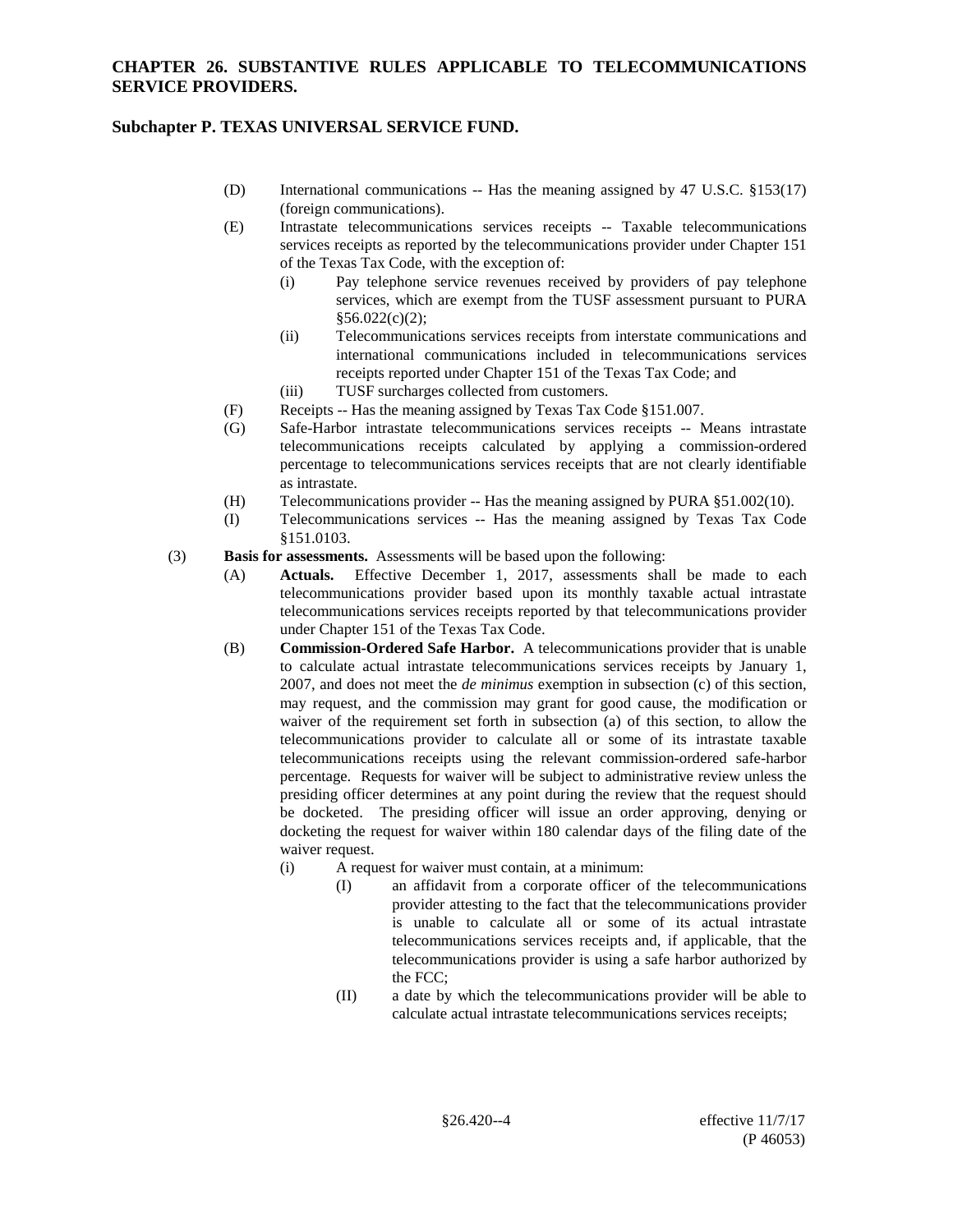### **Subchapter P. TEXAS UNIVERSAL SERVICE FUND.**

- (III) an explanation detailing why the telecommunications provider is unable to calculate actual intrastate telecommunications services receipts and why a waiver is necessary;
- (IV) a detailed description of the safe-harbor percentage that is requested and how it will be applied;
- (V) if applicable, a compliance tariff filing pursuant to paragraph (6)(C) of this subsection; and
- (IV) any other information that the telecommunications provider believes will aid in rendering of a decision.
- (ii) If a telecommunications provider requests a permanent waiver from reporting its TUSF assessment based on actual intrastate telecommunications services receipts, then the telecommunications provider must file a waiver containing all elements in clause (i) of this subparagraph, as well as an explanation detailing why a permanent waiver is required, and why it is in the public interest.
- (iii) A telecommunications provider that has been granted a waiver shall apply, for the duration of that waiver, a safe-harbor percentage to its telecommunications services receipts using one of the methods described in subclauses (I) or (II) of this clause as follows:
	- (I) If a telecommunications provider is reporting interstate communications and international communications revenues for assessment for the federal universal service fund based on an FCC safe-harbor percentage, then the telecommunications provider shall apply the inverse of that percentage to its telecommunications services receipts as reported under Chapter 151 of the Texas Tax Code. The resulting total will be the telecommunications provider's safe-harbor-calculated total intrastate telecommunications services receipts to which the TUSF assessment rate shall apply pursuant to paragraph (4) of this subsection.
	- (II) If a telecommunications provider is not using an FCC safe-harbor percentage, the telecommunications provider shall apply a commission-ordered safe harbor percentage to its telecommunications services receipts under Chapter 151 of the Texas Tax Code as described in its waiver request approved by the commission. The resulting total will be the telecommunications provider's safe-harbor-calculated intrastate telecommunications services receipts to which the TUSF assessment rate shall apply pursuant to paragraph (4) of this subsection.
- (iv) If a telecommunications provider that has been granted a waiver seeks to change its safe-harbor assessment methodology, or seeks an extension of its existing waiver, it must file another waiver request with the commission.
- (v) A telecommunications provider may, at any time during the duration of its waiver and upon notice to the commission and the TUSF administrator, change its methodology to assess actual intrastate telecommunications services receipts. This will terminate any existing waiver.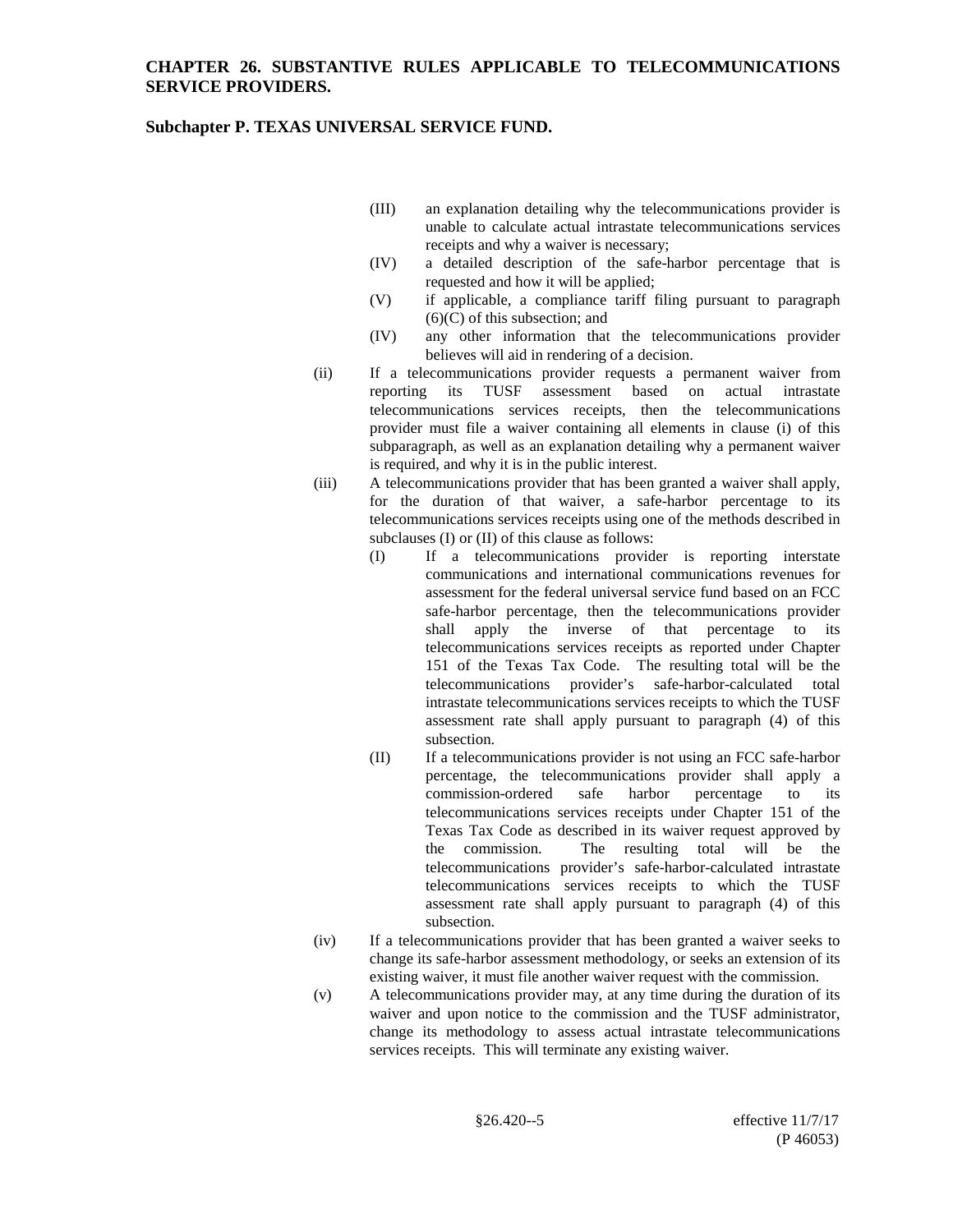### **Subchapter P. TEXAS UNIVERSAL SERVICE FUND.**

- (C) *De minimus* **exemption**. A telecommunications provider that is unable to calculate actual intrastate telecommunications services receipts by January 1, 2007, and whose TUSF assessment is less than \$500 per month using the relevant commissionordered safe-harbor percentage, is not required to file a waiver request pursuant to subparagraph (B) of this paragraph.
- (D) Intrastate telecommunications services receipts received by telecommunications providers from telecommunications services supplied to pay telephone providers for the provision of pay telephone services are subject to TUSF assessment.
- (4) **Assessment**. Each telecommunications provider shall pay its TUSF assessment each month by multiplying the commission-approved assessment rate by the basis for assessments as determined pursuant to paragraph (3) of this subsection.
- (5) **Reporting requirements.** Each telecommunications provider shall report its taxable intrastate telecommunications services receipts under Chapter 151 of the Tax Code to the commission or the TUSF administrator. When reporting its intrastate telecommunications services receipts, each telecommunications provider shall report its total taxable telecommunications services receipts under Chapter 151 of the Tax Code, and indicate which methodology or methodologies (*i.e.*, actual and/or commission-ordered safe-harbor percentage) it used to arrive at its total intrastate telecommunications services receipts.
- (6) **Recovery of assessments.** A telecommunications provider may recover the amount of its TUSF assessment based on its intrastate telecommunications services receipts from its retail customers who are subject to tax under Chapter 151 of the Texas Tax Code, except for Lifeline and/or Link Up services. For purposes of the recovery of the TUSF assessment, pay telephone providers are considered retail customers subject to Chapter 151 of the Texas Tax Code. The commission may order modifications in a telecommunications provider's method of recovery.
	- (A) Retail customers' bills. In the event a telecommunications provider chooses to recover its TUSF assessment through a surcharge added to its retail customers' bills:
		- (i) the surcharge must be listed on the retail customers' bills as "Texas Universal Service"; and
		- (ii) the surcharge must be assessed as a percentage of intrastate telecommunications services receipts on every retail customers' bill, except Lifeline and/or Link Up services.
	- (B) Commission approval of surcharge mechanism. An ILEC choosing to recover the TUSF assessment through a surcharge on its retail customers' bills must file for commission approval of the surcharge mechanism.
	- (C) Tariff and/or price sheet changes. A certificated telecommunications utility choosing to recover the TUSF assessment through a surcharge on its retail customers' bills shall file the appropriate changes as necessary to its tariff and/or price sheet and provide supporting documentation for the method of recovery.
	- (D) Recovery period. A single universal service fund surcharge shall not recover more than one month of assessments.
- (7) **Disputing assessments.** Any telecommunications provider may dispute the amount of its TUSF assessment. The telecommunications provider should endeavor to first resolve the dispute with the TUSF administrator. If the telecommunications provider and the TUSF administrator are unable to satisfactorily resolve their dispute, either party may petition the commission to resolve the dispute. Pending final resolution of disputed TUSF assessment rates and/or amounts, the disputing telecommunications provider shall remit all undisputed amounts to the TUSF administrator by the due date.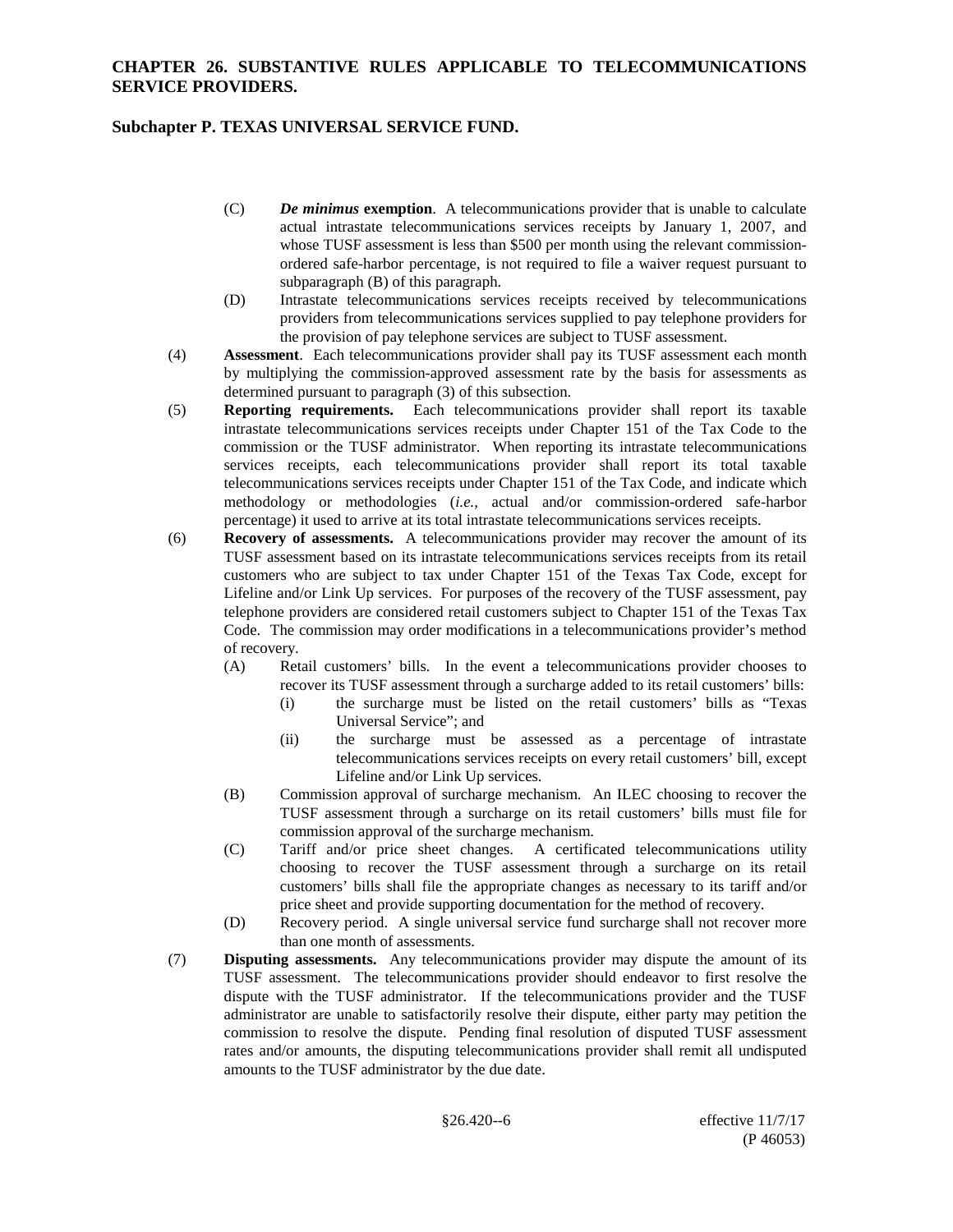# **Subchapter P. TEXAS UNIVERSAL SERVICE FUND.**

#### (g) **Disbursements from the TUSF to ETPs, ILECs, other entities and agencies.** (1) **ETPs, ILECs, other entities, and agencies.**

- (A) ETPs. The commission shall determine whether an ETP qualifies to receive funds from the TUSF. An ETP qualifying for the following programs is eligible to receive funds from the TUSF:
	- (i) Texas High Cost Universal Service Plan;
	- (ii) Small and Rural ILEC Universal Service Plan; and/or
	- (iii) Lifeline Service and Link Up Service.
- (B) ILECs. The commission shall determine whether an ILEC qualifies to receive support from the following TUSF programs:
	- (i) Implementation of the Public Utility Regulatory Act §56.025; and/or
	- (ii) Additional Financial Assistance program.
- (C) Other entities. The commission shall determine whether other entities qualify to receive funds from the TUSF. Entities qualifying for the following programs are eligible to receive funds from the TUSF:
	- (i) Telecommunications Relay Service;
	- (ii) Specialized Telecommunications Assistance Program; and/or
	- (iii) Audio Newspaper Assistance Program.
- (D) Agencies.The commission, the Texas Department of Aging and Disability Services, the Texas Department of Assistive and Rehabilitative Services, and the TUSF administrator are eligible for reimbursement of the costs directly and reasonably associated with the implementation of the provisions of PURA Chapters 56 and 57.

# (2) **Reporting requirements.**

- (A) ETPs. An ETP shall report to the TUSF administrator as required by the provisions of the section or sections under which it qualifies to receive funds from the TUSF.
- (B) Other entities. A qualifying entity shall report to the TUSF administrator as required by the provisions of the section or sections under which it qualifies to receive funds from the TUSF.
- (C) Agencies. A qualifying agency shall report its qualifying expenses to the TUSF administrator each month.

### (3) **Disbursements.**

- (A) The TUSF administrator shall verify that the appropriate information has been provided by each ETP, local exchange company (LEC), other entities or agencies and shall issue disbursements to ETPs, LECs, other entities and agencies within 45 days of the due date of their reports except as otherwise provided.
- (B) Prior to August 31, 2007, if an electing LEC, as defined in §26.5 of this title (relating to Definitions), reduces rates in conjunction with receiving disbursements from the TUSF, the commission may not reduce the amount of those disbursements below the initial level of disbursements upon implementation of the TUSF, except that:
	- (i) if a local end user customer of the electing company switches to another local service provider that serves the customer entirely through the use of its own facilities and not partially or solely through the use of unbundled network elements, the electing LEC's disbursement may be reduced by the amount attributable to that customer under PURA §56.021(1); or